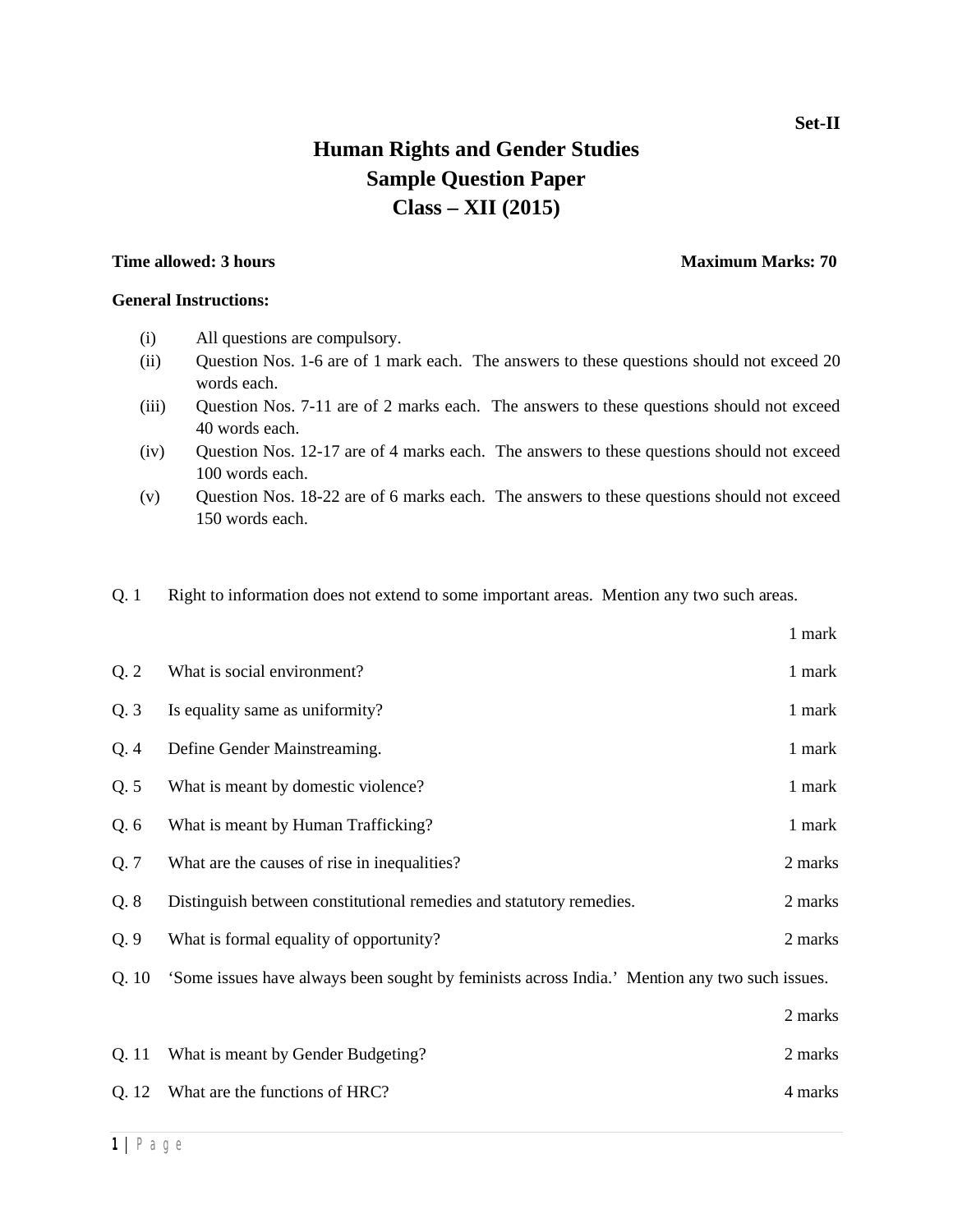|  | Q. 13 What are the problems associated in classifying environmentally displaced people? |  |  |  |  |  | 4 marks |
|--|-----------------------------------------------------------------------------------------|--|--|--|--|--|---------|
|--|-----------------------------------------------------------------------------------------|--|--|--|--|--|---------|

- Q. 14 What do you understand by women empowerment? What kind of strategies can be adopted by organizations working in the area of women's empower meant? 4 marks
- Q. 15 Mention the causes of increasing female feticide in India. Why is it considered to be major hindrance in achieving gender equity in our country? 4 marks
- Q. 16 What are family courts? Mention their aim and significance? 4 marks
- Q. 17 'The understandings of masculinity and feminty are relational in society.' Elaborate this statement. 4 marks
- Q. 18 What are important features of the National Policy for persons with disabilities? 6 marks

### **OR**

Mention some right of children with special needs.

Q. 19 Write the important features of right to life and right to equality. 6 marks

#### **OR**

Differentiate between Penal Remedies and compensatory Remedies.

Q. 20 Critically examine the causes and repercussions of land and water degradation. 6 marks

### **OR**

Write the key elements of the alternative water policy of India.

Q. 21 Explain Feminist Approaches to development theory. 6 marks

### **OR**

Explain various forms of Gender based violence. How mare theses related to patriarchal society.

Q. 22 GBV is a global issue which transgresses geographical, class, caste, religion boundaries. Comment. 6 marks

### **OR**

Write a short note on Lok Adalat.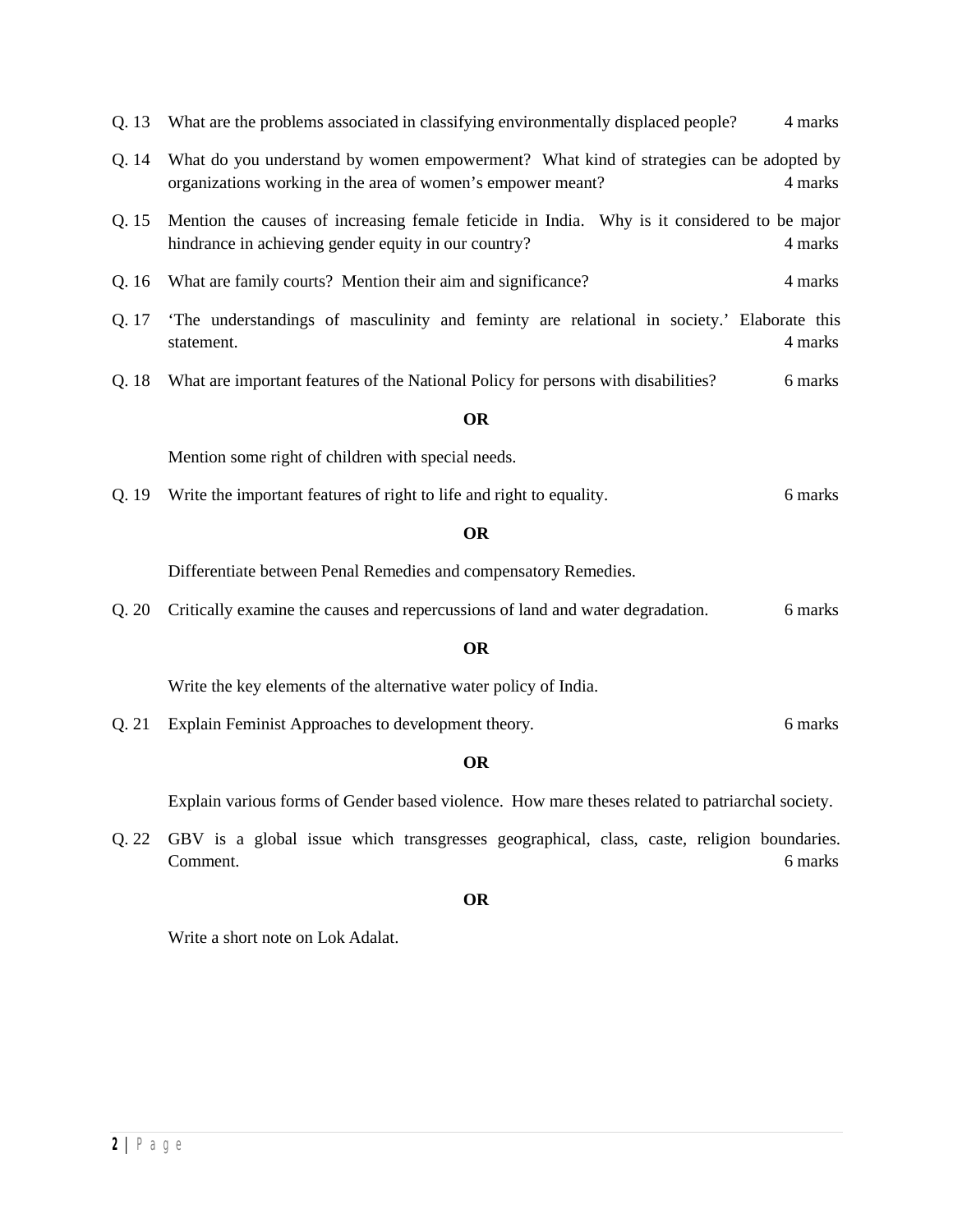# **Set-II**

# **Human Rights and Gender Studies Marking Scheme Class – XII (2015)**

- Ans. 2 Social environment refers to social, economic and political surroundings of human beings. It includes the culture and life style of an individual. 1 mark
- Ans. 3 Equality is not infirmity. Everyone does not have to live the same life. Equality means equal rights and opportunities. 1 mark
- Ans.4 Gender mainstreaming includes gender. Sensitive perspectives in policies and system. It aims to achieve. The opportunity for a major inclusive society. 1 mark
- Ans. 5 Violence perpetrated against women by her intimate partner or a family member. 1 mark
- Ans. 6 Trafficking is a kind of migration meaning to recruitment of children and women within and across the national boundaries for work, marriage or services by means of violence, threat of violence. 1 mark
- Ans. 7 Social inequalities arise due to differences in gender, age, class, geographical location, citizenship. 2 marks
- Ans. 8 constitutional remedies are the main governing law for any nation. These remedies are provided by the constitution itself. Statutory remedies are the remedies provided by parliament or other legislative enactments. 2 marks
- Ans. 9 formal equality of opportunity means every individual should be provided equal opportunity for achieving higher position and posts. Higher post should be given to deceiving candidates on the basis of merit fair competition. 2 marks

### Ans. 10 2 marks

- i. Right to work and earn equal wages.
- ii. Equal access to health
- iii. Equal access to education
- iv. Equality in social and political rights.
- Ans.11 A gender responsive budget is a budget that acknowledge the gender patterns in society and allocates money to implement policies and programmes that will pave the way for more gender equal society. 2 marks 2 marks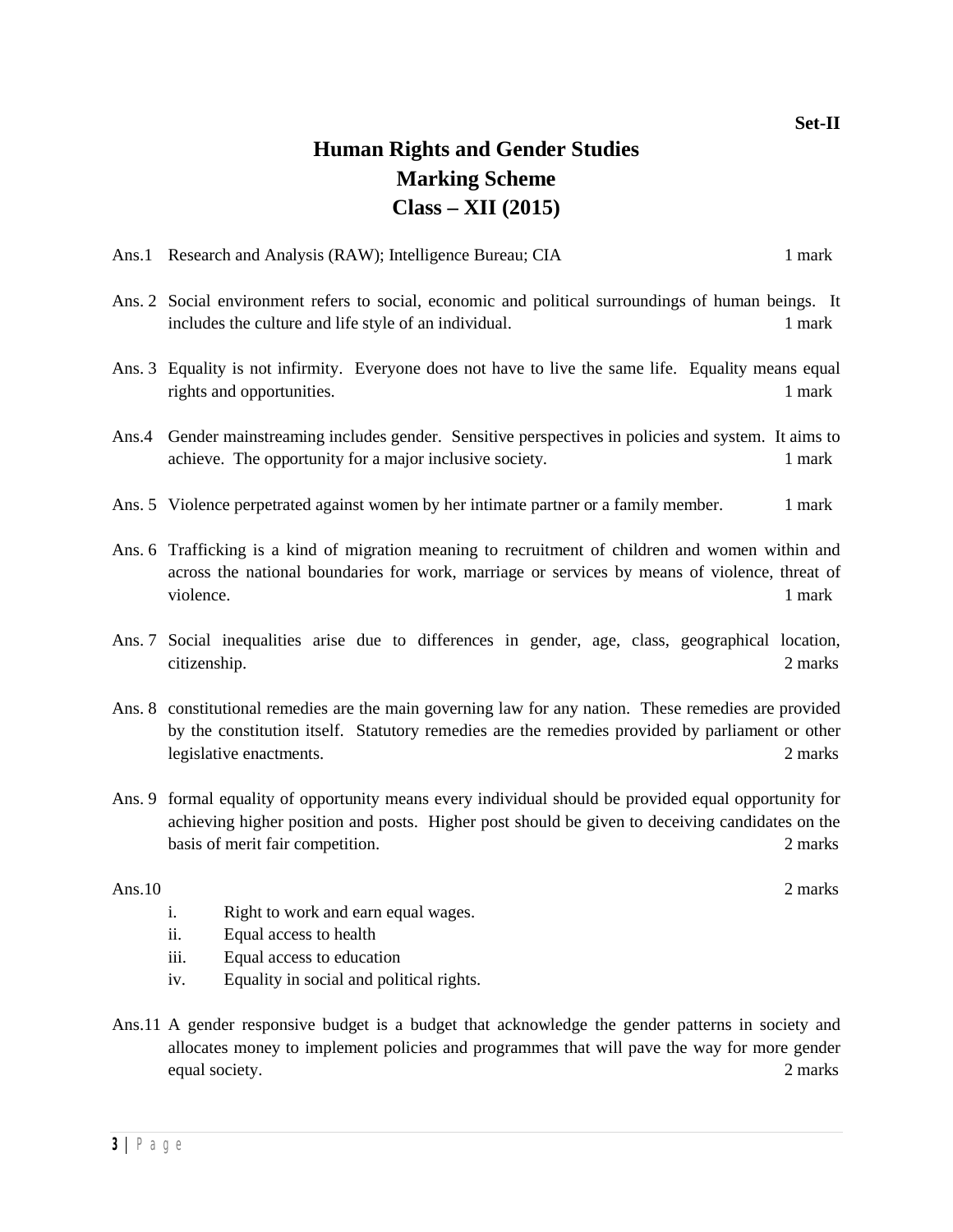Ans.12 The HRC shall perform the following functions:

- i. It shall promote human rights education as well as advisory services, technical assistance and capacity building.
- ii. It shall act as a forum for discussion on all kinds of human rights issues.
- iii. It shall promote to General Assembly or the further development to international law in the field of human rights.
- iv. The council shall submit an annual report to the General Assembly. (any other function) 4 marks

Ans.13 The number of people being displaced due to environmental disasters (both sudden and longterm) is increasing day by day. Hence it is essential to resolve the problems of being displaced due to environmental disasters regarding food, shelter, medical aid etc. No policy has been devised by the United Nation to address the problems of the people displaced

internally or internationally, due to environmental causes. International law and institutions have not recognized the rights of environmental migrants, so that are facing major problems.

4 marks

Ans.14 Women empowerment is a process of awareness and capacity building leading to greater participation in decision marking by females.

Strategies:

- i. Work with poorest and most oppressed women.
- ii. Select trained activists who are gender aware and politically conscious.
- iii. Encourage women to set aside time and space for themselves.
- iv. Help women develop critical thinking and develop a positions self-image (any 3 points)

4 marks

- Ans.15 Causes:
	- i. Breakthrough in technology like ultrasonography.
	- ii. Liberal abortion laws in the past were advocated as one of the measures of population control but were misused.
	- iii. Form of violence against women.
	- iv. Women are denied their basic and fundamental right to life.

4 marks

## Ans.16 Family Court:

Aim - Conciliation of family disputes.

- Simplify legal formalities

Significance - family being a social institution, disputes connected with family breakdown, divorce, maintenance, custody of children etc. need to be reviewed from social rather than legal perspective. 4 marks

# Ans.17

- i. Masculine traits and characteristics have no meaning without fminity these traits are the behaviour with which to compose them.
- ii. Feature of social institutions and social practices.
- iii. Talk of gender is not just talk about women.
- iv. Works in relation to each other 4 marks 4 marks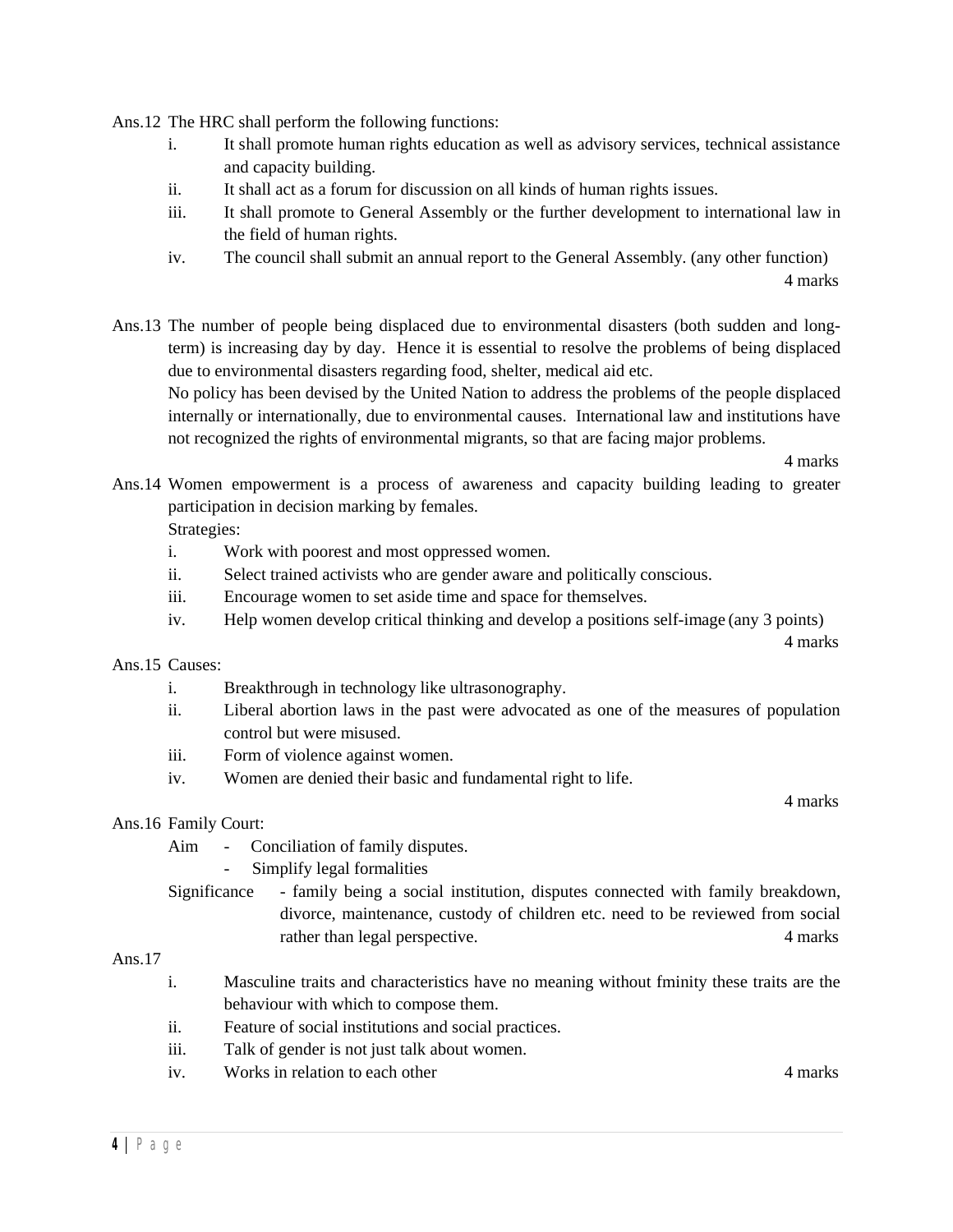Ans. 18 Focus on 6 marks 6 marks 6 marks 6 marks 6 marks 6 marks 6 marks 6 marks 6 marks 6 marks 6 marks 6 marks 6 marks 6 marks 6 marks 6 marks 6 marks 6 marks 6 marks 6 marks 6 marks 6 marks 6 marks 6 marks 6 marks 6 mar

- i. Prevention of disabilities
- ii. Rehabilitation measures.
- iii. Important features:
	- Physical rehabilitation
	- Educational rehabilitation
	- Economic rehabilitation

**OR**

Rights of children with special needs:

- i. Growing in a diverse atmosphere
- ii. Schools to adapt and provide the needed support to ensure placement of children with disabilities.
- iii. Should not lead to marginalization and segregation of children with disabilities.

Ans.19 Right to Life includes: 6 marks

- Live with human dignity
- Healthy environment
- Livelihood or work
- Speedy instice

Right to Equality includes:

- Equality before law
- Equal protection of law
- Non discrimination
- Equal opportunities (any other relevant point)

# Ans. 20 Causes and Repercussions 6 marks 6 marks 6 marks 6 marks 6 marks 6 marks 6 marks 6 marks 6 marks 6 marks 6 marks 6 marks 6 marks 6 marks 6 marks 6 marks 6 marks 6 marks 6 marks 6 marks 6 marks 6 marks 6 marks 6 mar

- Increased industrialization
- Intensive agriculture
- Grazing
- Deforestation
- Floods, forest fires, droughts (any other relevant point)

## **OR**

To resolve the problem concerning water conservation, water quality, water depletion, droughts and sustainable and equal distribution of water. Water resources to be used and conserved to maximum capacity. (any other relevant point)

- i. Women in Development (WID)
- ii. Women and development (WAD)
- iii. Gender and Development (GAD) (Explain Briefly)

Ans. 21 6 marks